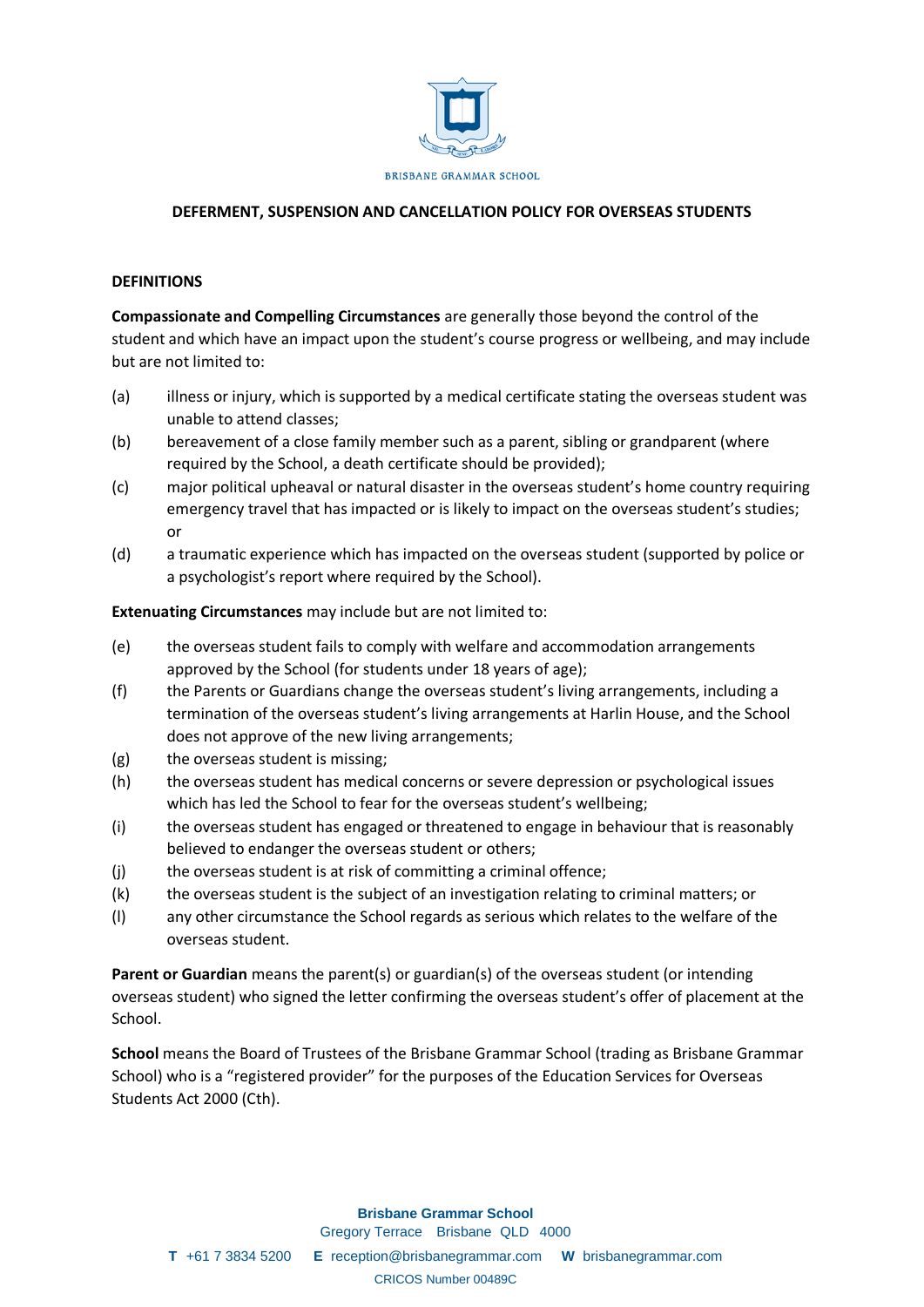

# **STUDENT REQUESTED DEFERMENT OR SUSPENSION OF ENROLMENT**

- (a) If the Parents or Guardians seek to defer the commencement of enrolment, or suspend enrolment for the overseas student, an application should be made to the School in writing. A pro-forma application for deferment of commencement or suspension of enrolment is available in the School's handbook for overseas students.
- (b) The School will only approve a deferment or suspension of enrolment where, in the School's view, Compassionate and Compelling Circumstances exist justifying the deferment or suspension.
- (c) Applications will be assessed on merit by the Deputy Headmaster Students. This may include a consideration of:
	- (i) whether Compassionate and Compelling Circumstances exist;
	- (ii) the written application requesting the deferment or suspension, or other documents or evidence provided by the overseas student or his Parent or Guardian; and/or
	- (iii) any other matter the Deputy Headmaster Students considers relevant to the decision.
- (d) All applications for deferment or suspension will be considered by the Deputy Headmaster Students within ten (10) working days of receipt.
- (e) The School will keep on the overseas student's file documentary evidence of the assessment of the application for deferment or suspension, and a record of the Deputy Headmaster – Student's decision to approve or reject the application.
- (f) Any period of approved suspension will not be included in attendance calculations for the purpose of the School's Course Progress and Attendance Policy for Overseas Students.

### **STUDENT INITIATED CANCELLATION OF ENROLMENT**

If the Parents or Guardians cancel the enrolment of the overseas student, they must provide written notice to the School as set out in the Student Enrolment Agreement.

### **SCHOOL INITIATED DEFERMENT OR SUSPENSION FROM ENROLMENT**

- (a) The School may initiate a deferment or suspension of enrolment for an overseas student on the following grounds:
	- (i) misbehaviour by the overseas student; or
	- (ii) Compassionate or Compelling Circumstances.
- (b) The School will assess whether deferment or suspension of an overseas student is appropriate by having regard to:
	- (i) whether Compassionate and Compelling Circumstances exist;
	- (ii) the overseas student's behaviour, including any behaviour identified in the School's Code of Expectations and Behaviour for Students; or
	- (iii) any other matter the School considers relevant to the decision.

# **Brisbane Grammar School** Gregory Terrace Brisbane QLD 4000

**T** +61 7 3834 5200 **E** reception@brisbanegrammar.com **W** brisbanegrammar.com

#### CRICOS Number 00489C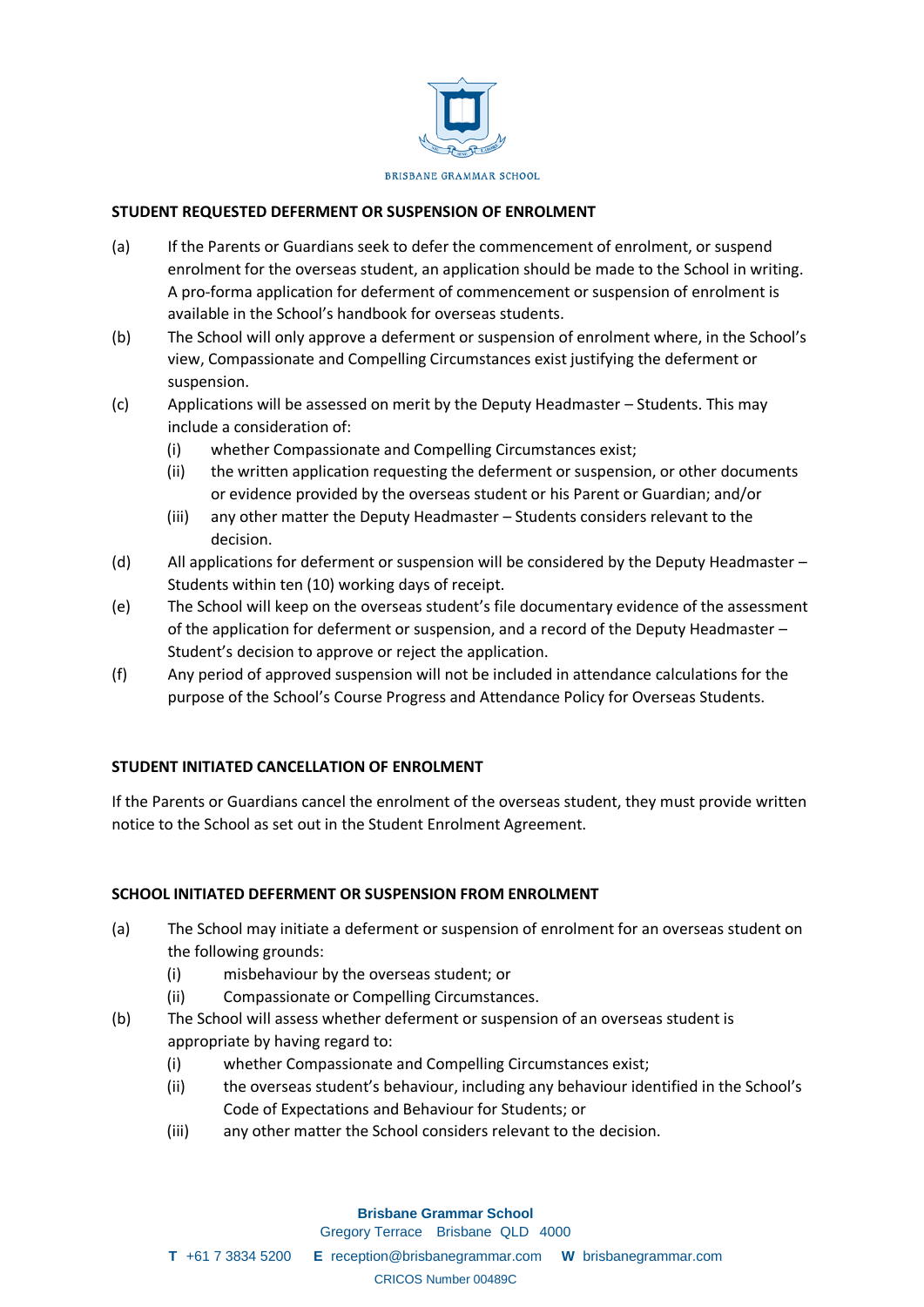

- (c) Where the School initiates the suspension of an overseas student, the overseas student must abide by the conditions of his suspension from enrolment, which will depend on the welfare and accommodation arrangements in place for the overseas student and will be determined by the Deputy Headmaster – Students.
- (d) Where a decision is made by the School to suspend an overseas student for 28 days or less, the overseas student must continue to meet the academic requirements of the course.
- (e) Where a decision is made by the School to suspend an overseas student for more than 28 days, the overseas student is required to return to his home country unless the School determines that special circumstances exist (e.g. the overseas student is medically unfit to travel).
- (f) If the School determines special circumstances exist that require the overseas student to remain in Australia for the duration of the suspension, the overseas student must abide by the conditions of his suspension, which will depend on the welfare and accommodation arrangements in place for the overseas student and will be determined by the Deputy Headmaster – Students.
- (g) Any period of suspension will not be included in attendance calculations for the purpose of the School's Course Progress and Attendance Policy for Overseas Students.

# **SCHOOL INITIATED CANCELLATION OF ENROLMENT**

The School may cancel the enrolment of an overseas student in the following circumstances:

- (a) the Parents or Guardians fail to pay course fees when due and owing or otherwise do not comply with the terms of the letter confirming the overseas student's offer of placement at the School;
- (b) the Parents or Guardians change the overseas student's living arrangements, including a termination of the overseas student's living arrangements at Harlin House, and the School does not approve of the new arrangements;
- (c) the overseas student fails to comply with the welfare and accommodation arrangements approved by the School;
- (d) the overseas student engages in misbehaviour, including any behaviour identified in the School's Code of Expectations and Behaviour for Students, including without limitation:
	- (i) failing to behave in a manner which enhances the overseas student's reputation and the reputation of the School;
	- (ii) failing to follow the rules and expectations as outlined in the School Handbook;
	- (iii) disrespecting the School's teachers or other staff members;
	- (iv) causing harm to others;
	- (v) interfering with the property of others;
	- (vi) bringing the School into disrepute; or
	- (vii) being involved with drugs (including cigarettes and alcohol); or
- (e) the overseas student fails to maintain satisfactory course progress or satisfactory attendance which results in the School notifying the Department of Education and Training via PRISMS. Refer to the School's Course Progress and Attendance Policy for Overseas Students.

#### **Brisbane Grammar School**

Gregory Terrace Brisbane QLD 4000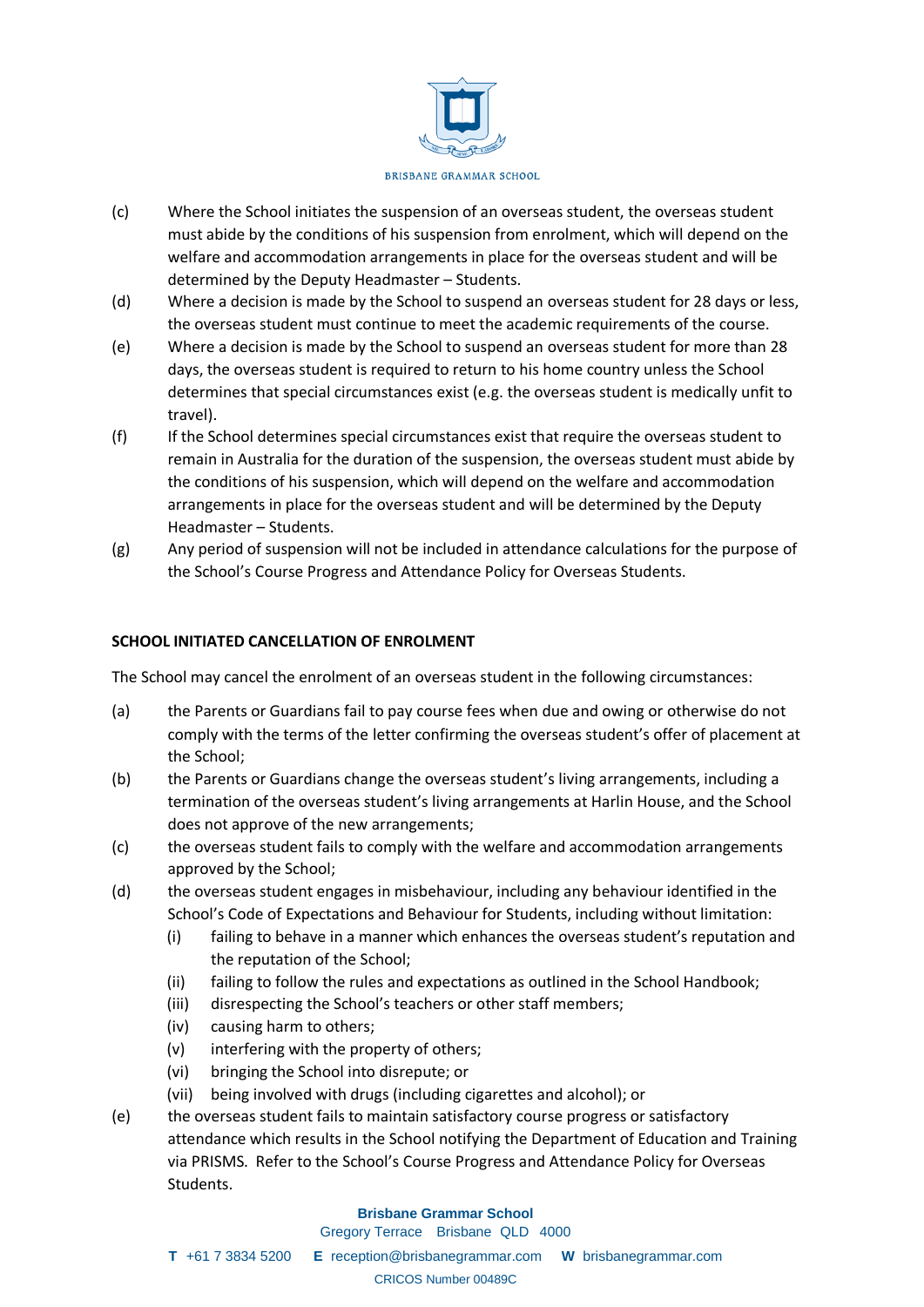

# **DECISION OF THE SCHOOL TO DEFER, SUSPEND OR CANCEL ENROLMENT**

- (a) Where the School intends to suspend or cancel the enrolment of an overseas student, the School will notify the overseas student, through the Parents or Guardians:
	- (i) of the School's intention to defer, suspend or cancel the overseas student's enrolment;
	- (ii) of the ability to access the School's internal complaints and appeals process under the Complaints and Appeals Policy for Overseas Students within 20 working days;
	- (iii) that deferment, suspension or cancellation of enrolment can affect the overseas student's visa, and the Parents or Guardians should contact the Department of Home Affairs (DHA) for advice.
- (b) The School will keep on an overseas student's file documentary evidence of the assessment of the School's decision to defer, suspend or cancel the enrolment of the overseas student.

### **COMPLAINTS AND APPEALS**

- (a) School initiated deferment or suspension from enrolment or cancellation of enrolment is subject to the School's internal complaints and appeals process under the School's Complaints and Appeals Policy for Overseas Students.
- (b) If the Parents or Guardians access the School's internal complaints and appeals process in relation to a School initiated deferment, suspension or cancellation, the deferment, suspension or cancellation of the overseas student's enrolment will not take effect until the internal complaints and appeals process is completed, unless Extenuating Circumstances exist. The Deputy Headmaster – Students will determine if participation will be in class or under a supervised arrangement outside of classes.
- (c) The final determination of whether Extenuating Circumstances exist is at the Headmaster's sole discretion.
- (d) In the case of a School initiated deferment, suspension or cancellation of enrolment:
	- (i) The Parents or Guardians may also lodge an external complaint or appeal to the Overseas Student Ombudsman, which must be made within ten (10) working days of the Parent or Guardian receiving notification of the outcome of the internal Formal Complaint or Appeal; however
	- (ii) The School is not required to await the outcome of an external appeals process before notifying DET through PRISMS of a decision to defer or suspend the enrolment due to misbehaviour, or to cancel the enrolment.

### **CONSEQUENCES OF DEFERMENT, SUSPENSION OR CANCELLATION**

- (a) Any deferment, suspension or cancellation of enrolment (whether by the School or on behalf of the student) may have an effect an overseas student's visa. Parents and Guardians should contact DHA for advice should there be a change to the student's enrolment status.
- (b) The School is required to notify the Department of Education and Training via PRISMS if: